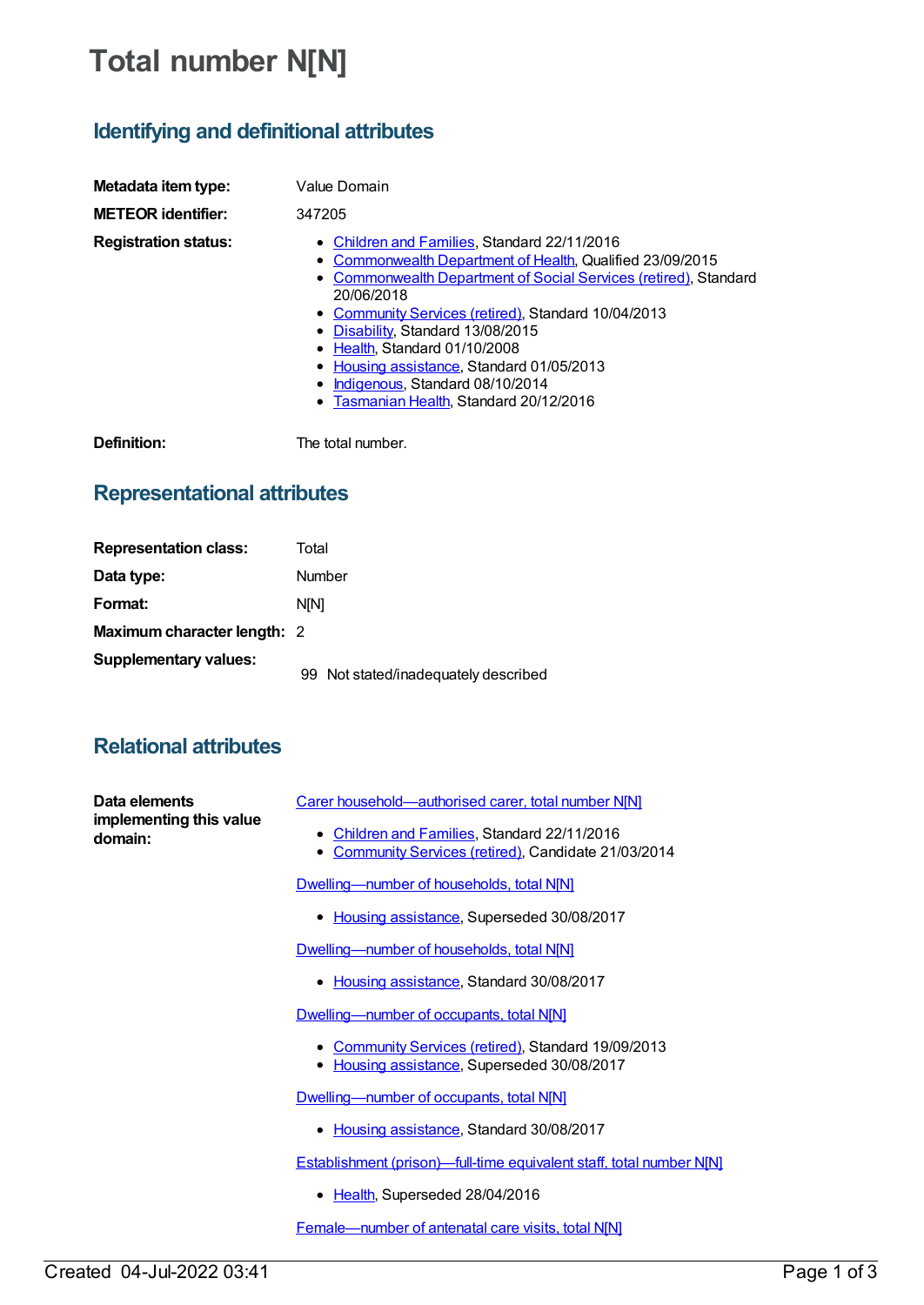#### ACT Health [\(retired\)](https://meteor.aihw.gov.au/RegistrationAuthority/9), Candidate 14/08/2018

[Health](https://meteor.aihw.gov.au/RegistrationAuthority/12), Superseded 12/12/2018

[Female—number](https://meteor.aihw.gov.au/content/717735) of antenatal care visits, total N[N]

- [Health](https://meteor.aihw.gov.au/RegistrationAuthority/12), Standard 20/11/2019
- [Tasmanian](https://meteor.aihw.gov.au/RegistrationAuthority/15) Health, Standard 03/07/2020

[Female—number](https://meteor.aihw.gov.au/content/423828) of antenatal care visits, total N[N]

- [Health](https://meteor.aihw.gov.au/RegistrationAuthority/12), Superseded 02/08/2017
- [Tasmanian](https://meteor.aihw.gov.au/RegistrationAuthority/15) Health, Superseded 03/07/2020

[Female—number](https://meteor.aihw.gov.au/content/695227) of antenatal care visits, total N[N]

• [Health](https://meteor.aihw.gov.au/RegistrationAuthority/12), Superseded 20/11/2019

[Patient—number](https://meteor.aihw.gov.au/content/500127) of teeth affected by caries, total N[N]

• [Indigenous](https://meteor.aihw.gov.au/RegistrationAuthority/6), Standard 08/10/2014

[Patient—number](https://meteor.aihw.gov.au/content/500164) of teeth surfaces affected by caries, total N[N]

• [Indigenous](https://meteor.aihw.gov.au/RegistrationAuthority/6), Standard 08/10/2014

Person with [cancer—number](https://meteor.aihw.gov.au/content/415959) of positive regional lymph nodes, total N[N]

• [Health](https://meteor.aihw.gov.au/RegistrationAuthority/12), Standard 07/12/2011

Person with [cancer—number](https://meteor.aihw.gov.au/content/415971) of regional lymph nodes examined, total N[N]

• [Health](https://meteor.aihw.gov.au/RegistrationAuthority/12), Standard 07/12/2011

[Person—count](https://meteor.aihw.gov.au/content/344404) of coronary artery lesions attempted, total number N[N]

• [Health](https://meteor.aihw.gov.au/RegistrationAuthority/12), Standard 01/10/2008

[Person—count](https://meteor.aihw.gov.au/content/344411) of coronary artery lesions successfully dilated, total number N[N]

• [Health](https://meteor.aihw.gov.au/RegistrationAuthority/12), Standard 01/10/2008

[Person—count](https://meteor.aihw.gov.au/content/344417) of coronary artery stents, total number N[N]

• [Health](https://meteor.aihw.gov.au/RegistrationAuthority/12), Standard 01/10/2008

Person-disease screening invitation round count, total number N[N]

• [Health](https://meteor.aihw.gov.au/RegistrationAuthority/12), Standard 29/08/2014

Pharmaceutical Benefits Scheme (PBS) [prescription—number](https://meteor.aihw.gov.au/content/605072) of authorised medication supplies, total number N[N]

[Commonwealth](https://meteor.aihw.gov.au/RegistrationAuthority/10) Department of Health, Standard 17/12/2015

Pharmaceutical Benefits Scheme (PBS) [prescription—number](https://meteor.aihw.gov.au/content/603919) of authorised prescription repeats, total number N[N]

[Commonwealth](https://meteor.aihw.gov.au/RegistrationAuthority/10) Department of Health, Standard 17/12/2015

Pharmaceutical Benefits Scheme (PBS) [prescription—number](https://meteor.aihw.gov.au/content/603916) of times previously supplied, total number N[N]

• [Commonwealth](https://meteor.aihw.gov.au/RegistrationAuthority/10) Department of Health, Standard 17/12/2015

Prison [entrant—number](https://meteor.aihw.gov.au/content/482425) of dependent children prior to imprisonment, total number N[N]

• [Health](https://meteor.aihw.gov.au/RegistrationAuthority/12), Standard 28/04/2016

Prison [entrant—number](https://meteor.aihw.gov.au/content/399014) of times in prison or juvenile detention, total number N[N]

• [Health](https://meteor.aihw.gov.au/RegistrationAuthority/12), Standard 25/08/2011

[Prison—full-time](https://meteor.aihw.gov.au/content/626235) equivalent staff, total number N[N]